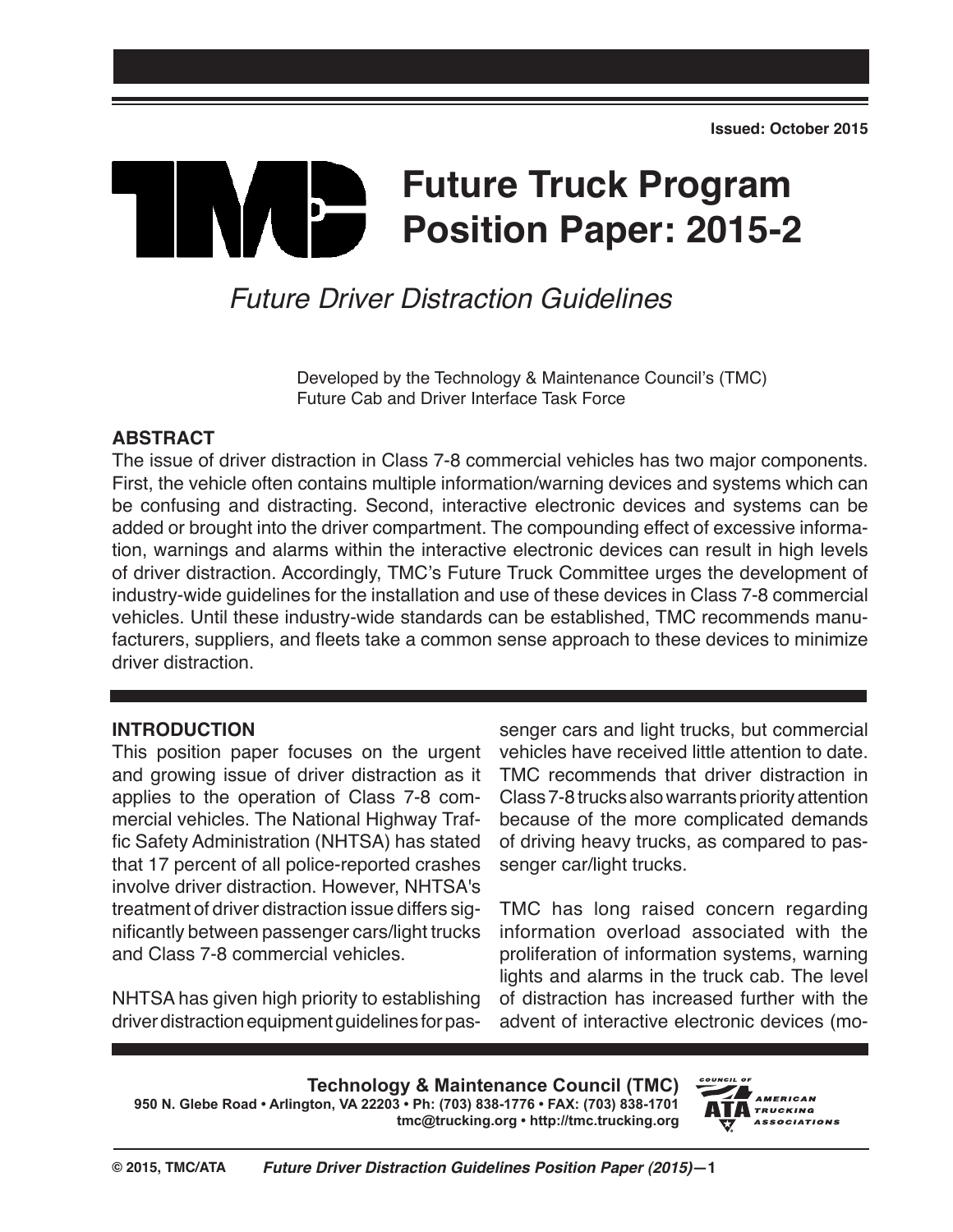bile phones, navigation devices, dispatcher communication systems, etc.). Excessive information, warnings, and alarms, combined with the interactive electronic devices brought into the vehicle (both personal and company issued), has resulted in this higher potential for significant driver distraction. The goal of this position paper is to minimize driver distraction by promoting application of suitable Human Machine Interface (HMI) principles already cited in existing NHTSA guidelines.

#### **DISCUSSION**

NHTSA defines distracted driving as any activity that could divert a person's attention away from the primary task of driving. Distractions can be:

- *Visual*—Tasks that require the driver to look away from the roadway to visually obtain information.
- *Physical*—Tasks that require the driver to take one or both hands off the steering wheel.
- *Cognitive*—Tasks that require the driver to avert attention away from the driving task.

Some tasks can involve one, two, or all three types of distraction.

Some examples of activities that can be distractive are tasks requiring interaction with technology such as texting, using a mobile phone, using a navigation system, interacting with a touch screen, adjusting a radio, CD player, or MP3 player, etc. Of course other non-technical activities can be distracting—such as eating while driving, looking at a map, grooming using a mirror, etc. The difficulty is in establishing how much distraction is excessive versus normal (e.g., using the radio).

Because text messaging requires excessive visual, manual and cognitive attention, it is by far the most alarming distraction. The Virginia Tech Transportation Institute (VTTI) found in

naturalistic vehicle studies that texting while driving raises the risk of a crash by 23 times. Sending or receiving a text message takes a driver's eyes from the road an average of 4.6 seconds — the equivalent of driving blind the length of a football field at 55 MPH. Accordingly, President Obama has issued an Executive Order banning all federal employees from text messaging while driving and many states and local municipalities have passed laws prohibiting texting.

While there is an almost universal agreement that texting or emailing while driving is unacceptable, there are differing opinions on the other uses of the smart phone or smart devices. For example, some have called for the banning of all mobile phone usage (both hand-held and hands-free) in all vehicles. Others have opposed banning hands-free devices, citing studies that show dialing is the issue rather than talking. One VTTI study revealed an increase of mobile phone use in the pre-dawn hours; one theory for this is that drivers are using the conversations to stay alert (i.e., not all cognitive activity is bad or distracting). Others point out that truckers are often the first to report an accident, using a mobile phone.

TMC's Future Cab and Driver Interface Task Force concluded that the problem is not necessarily the device function itself but the design of the interaction between the driver and the device. Reviewing the HMI research performed for passenger car and light truck, the Task Force proposes some common sense principles for Class 7-8 vehicles.

#### **FUNDAMENTAL PRINCIPLES**

Modifying NHTSA's light vehicle distracted driving principles, TMC's Future Cab and Driver Interface Task Force proposes the following fundamental principles for Class 7-8 trucks:

1. The driver's eyes should predominately be looking forward at the road ahead and rearward through the mirrors.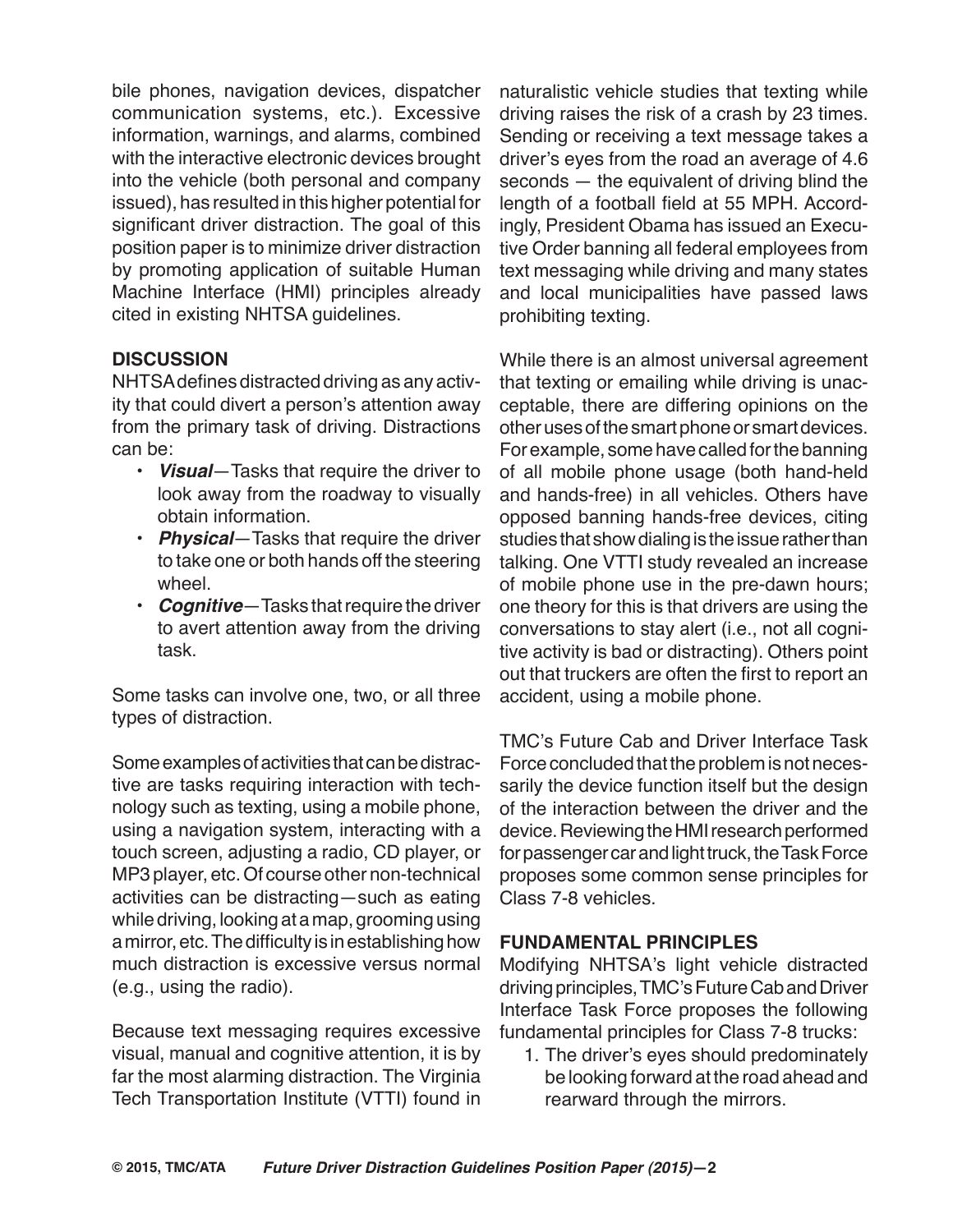- 2. The driver should be able to keep at least one hand on the steering wheel while performing any secondary task.
- 3. The distraction induced by any secondary task performed while driving should not exceed that associated with a baseline reference task (e.g., tuning or adjusting a radio).
- 4. Any task performed by a driver should be interruptible at any time.
- 5. The driver, not the system or device, should control the pace of task interactions.

These fundamental principles have application for fleets when establishing policies governing driver activity and for specifications regarding equipment and device procurement. For example, one fleet has established a policy that prohibits company employees from contacting a driver when the vehicle is traveling.

## **INTERIM GUIDELINES**

The Alliance of Automobile Manufacturers (AAM) coordinated research on the issue for passenger car and light truck and published the "Statement of Principles, Criteria and Verification Procedures on Driver-Interaction with Advanced In-Vehicle Information and Communication Systems." By taking the lead in establishing reasonable guidelines, AAM reduced the risk of arbitrary action by NHTSA. In fact, when NHTSA published its federal guidelines, it acknowledged relying heavily on the AAM Guidelines. NHTSA chose not to issue a mandatory FMVSS standard but issued its Guidelines as voluntary—a decision some believe was due to industry taking responsible action on the issue.

Using the passenger car and light truck approach as a model, TMC proposes that the Truck Manufacturers' Association (TMA) coordinate a similar activity for heavy truck. The Society of Automotive Engineers' (SAE) Human Factors Committee has established a Driver Distraction Task Force and has the

appropriate technical specialists identified and involved. Industry-wide funding is required to perform testing to either confirm or modify the NHTSA and AAM Guidelines for heavy truck application. Until specific heavy truck research is conducted, similar comprehensive guidelines cannot be validated.

Lacking a definitive timing plan from NHTSA or the heavy truck industry in general, TMC proposes a common sense approach with the following interim recommendations:

- a. Limit device operation to one hand, leaving the other hand on the steering wheel.
- b. Limit to two seconds the time needed to look away from the road to operate a device.
- c. Limit the total time to complete the task to 12 seconds or a maximum of six, twosecond glances.
- d. Limit the tasks requiring driver interaction to no more than one task requiring multiple glances within a 10-minute period.
- e. Limit unnecessary visual information in the driver's field of view.
- f. Ensure visual displays are easy to see (even for older drivers) and content presented is easily discernible.
- g. Conduct an acceptance test of drivers using the device to verify the operation does not exceed the baseline task of using a radio.

## **RECOMMENDED ACTIONS**

TMC recommends the following actions:

- 1. TMA is urged to coordinate necessary funding to enable SAE's Driver Distraction Task Force to complete its charter of establishing heavy truck guidelines on driver distraction.
- 2. Vehicle manufacturers and suppliers are requested to use TMC's "Interim Guidelines" in assessing interactive devices and systems until the SAE Task Force completes its task.